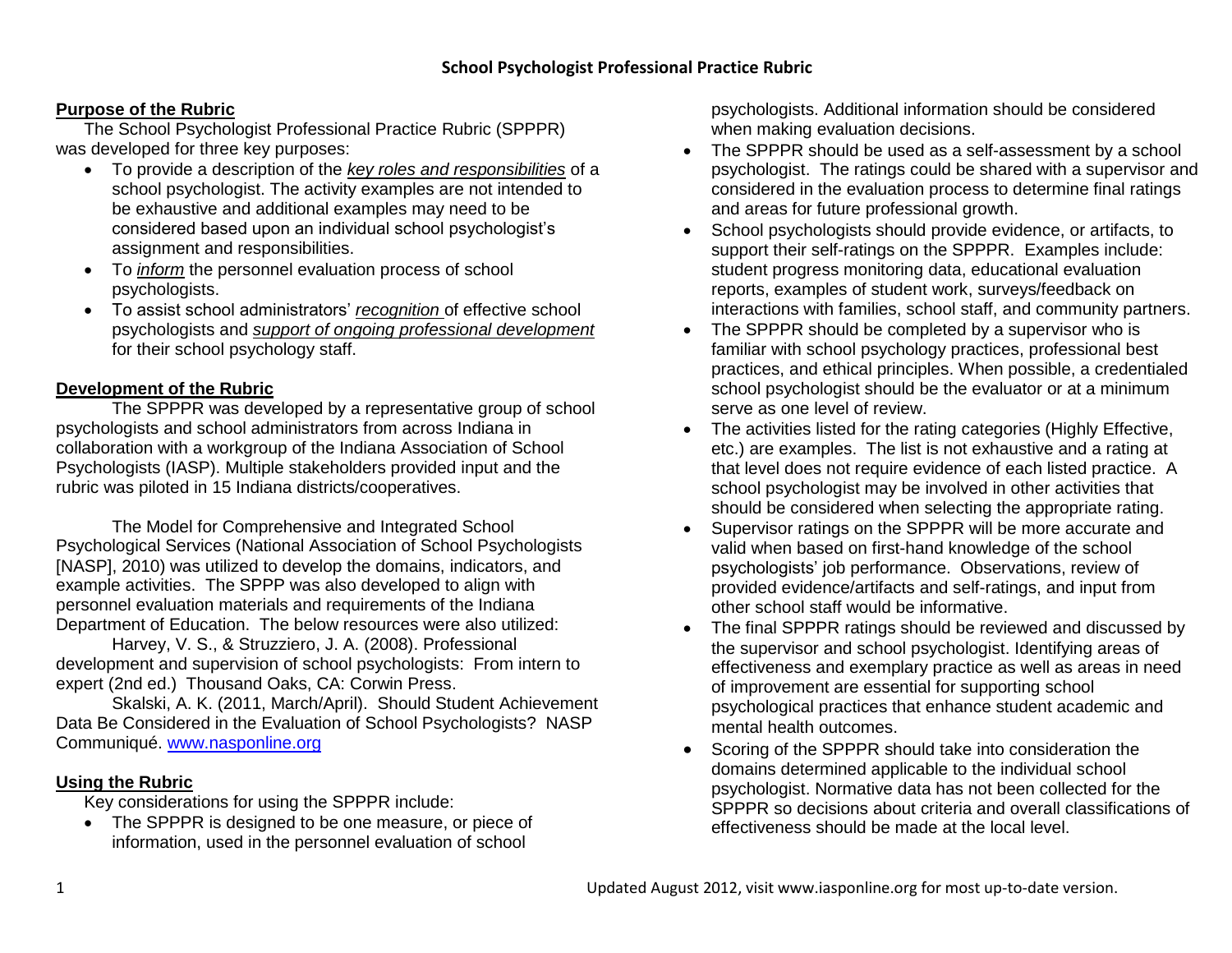## **DOMAIN 1: ASSESSMENT, DATA-BASED DECISION MAKING, AND ACCOUNTABILITY**

School psychologists utilize their knowledge of data-based decision making and accountability, diversity in development and learning, as well as research and program evaluation to assist staff with effective decision making regarding student needs

| <b>Indicator</b>                                                                             | <b>Highly Effective (4)</b>                                                                                                                         | Effective (3)                                                                                                   | <b>Improvement Necessary (2)</b>                                                                                                     | Ineffective (1)                                                                                                     |
|----------------------------------------------------------------------------------------------|-----------------------------------------------------------------------------------------------------------------------------------------------------|-----------------------------------------------------------------------------------------------------------------|--------------------------------------------------------------------------------------------------------------------------------------|---------------------------------------------------------------------------------------------------------------------|
| 1.1: Utilizes appropriate<br>assessment and data<br>collection methods<br>Part of the School | School Psychologist fulfills the<br>criteria for Level 3 and additionally<br>-Applies evaluation data and<br>findings to intervention, instruction, | School Psychologist uses<br>assessment and data collection<br>methods that are<br>-Appropriate for the intended | School Psychologist uses<br>assessment and data collection<br>methods that are<br>-Appropriate for the student, and                  | School Psychologist uses<br>assessment and data collection<br>methods that are<br>-Inappropriate for purpose and/or |
| Psychologist's role?<br>□No; Indicator Not Applicable                                        | programming, and services through<br>written reports, intervention plans,<br>and meetings/conferences with                                          | purpose,<br>-Appropriate and individualized                                                                     | -Administered, scored, and<br>interpreted correctly                                                                                  | student, or<br>-Are administered, scored, or                                                                        |
| to this Employee<br>$\Box$ Yes                                                               | parents and/or school staff.                                                                                                                        | for the specific student's cultural,<br>linguistic and disability<br>background, and                            | But are                                                                                                                              | interpreted incorrectly.                                                                                            |
| Rating: The Rating:                                                                          |                                                                                                                                                     | -Of sufficient variety for the<br>intended purpose.                                                             | -Limited in variety for the intended<br>purpose, or                                                                                  |                                                                                                                     |
|                                                                                              |                                                                                                                                                     |                                                                                                                 | -Limited in individualization for the<br>specific student(s).                                                                        |                                                                                                                     |
| 1.2: Contributes to school-wide<br>assessment and data-based                                 | School Psychologist fulfills the<br>criteria for Level 3 and additionally                                                                           | School Psychologist contributes<br>to school-wide assessment                                                    | School Psychologist is                                                                                                               | School Psychologist                                                                                                 |
| practices for academic, social-<br>emotional, and behavioral<br>domains.                     | -Serves as a member of school<br>building level teams (e.g., school<br>improvement team, intervention                                               | practices in a manner that meets<br>the expectations of the<br>role/school(s).                                  | -Responsive to opportunities to<br>contribute to school-wide<br>assessment practices but<br>contributions are <b>insufficient</b> to | -Lacks knowledge about school-<br>wide assessment and data-based<br>decision making practices,                      |
| Part of the School<br>Psychologist's role?                                                   | team, etc.),<br>-Conducts a needs assessment to                                                                                                     | Example activities include<br>-Collects, or assists with                                                        | meet expectations of<br>school(s)/role, and                                                                                          | -Lacks knowledge about the<br>collection and use of school-wide<br>data, and/or                                     |
| □No; Indicator Not Applicable<br>to this Employee                                            | guide the development and delivery<br>of building/district school-wide<br>programs,                                                                 | collection, of student data to<br>inform core curriculum and<br>instructional practices,                        | -Involved in continued<br>professional growth and learning<br>regarding school-wide practices.                                       | -Fails to take advantage of<br>opportunities to engage in school-                                                   |
| □ Yes; Indicate domain(s) in<br>which this Employee is                                       | -Conducts evaluation of school-wide                                                                                                                 | -Researches and helps select                                                                                    |                                                                                                                                      | wide assessment practices.                                                                                          |
| involved:                                                                                    | practices and programs to ensure<br>effectiveness and guide continuous                                                                              | assessments for universal<br>screening,                                                                         |                                                                                                                                      |                                                                                                                     |
| □Academic<br>Social-Emotional                                                                | improvements, or                                                                                                                                    | -Summarizes universal screening                                                                                 |                                                                                                                                      |                                                                                                                     |
| <b>□</b> Behavioral                                                                          | -Assists with the development<br>and/or delivery of staff professional                                                                              | and/or benchmarking data,                                                                                       |                                                                                                                                      |                                                                                                                     |
| Rating:                                                                                      | development to support school-wide<br>assessment practices.                                                                                         | -Applies data to curricular<br>decisions and/or instructional<br>practices.                                     |                                                                                                                                      |                                                                                                                     |

1 Updated August 2012, visit www.iasponline.org for most up-to-date version.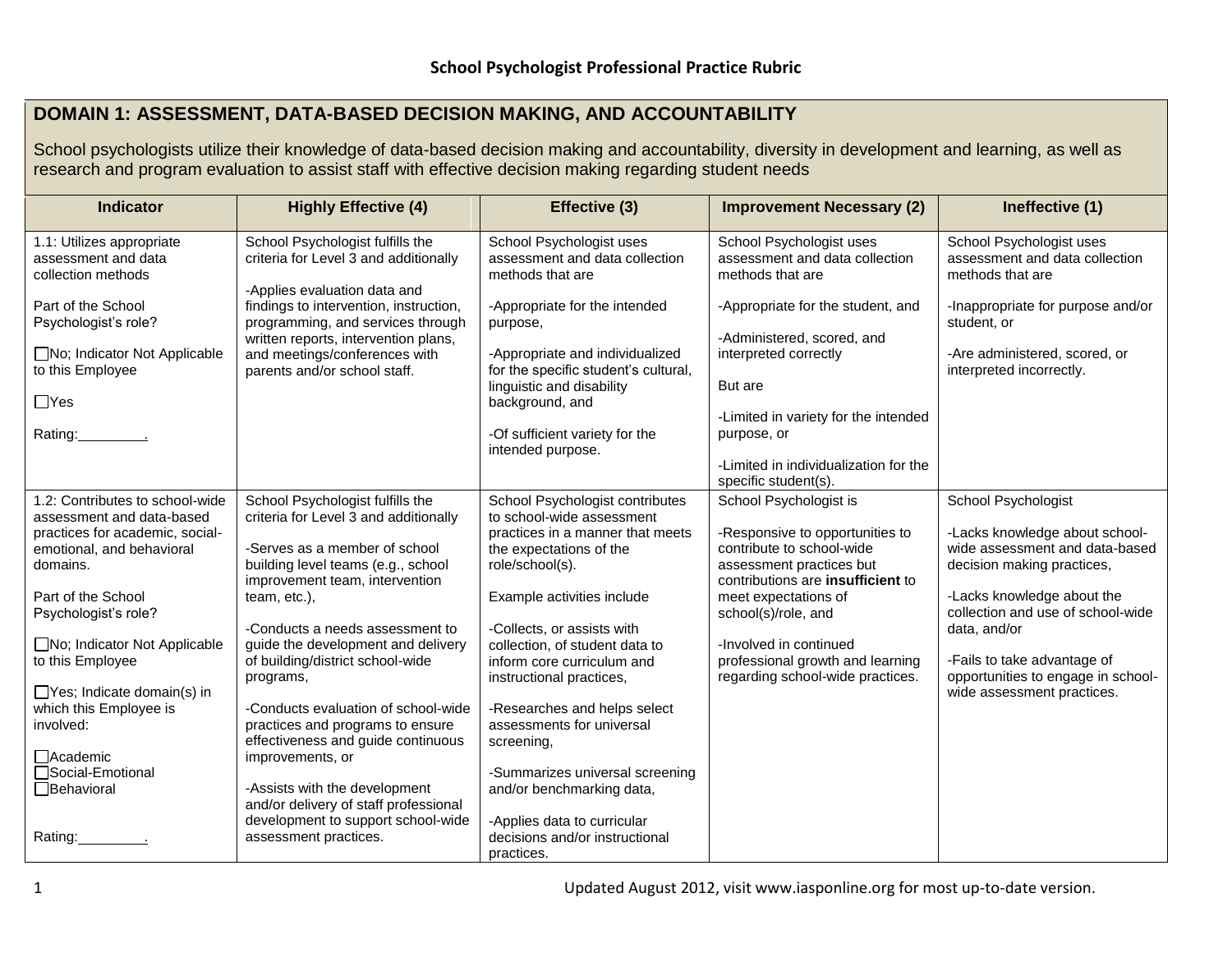| DOMAIN 1: ASSESSMENT, DATA-BASED DECISION MAKING, AND ACCOUNTABILITY, continued |  |  |
|---------------------------------------------------------------------------------|--|--|
|---------------------------------------------------------------------------------|--|--|

| <b>Indicator</b>                                                                                                                                                                                                                                                                                                                                                                                                                 | <b>Highly Effective (4)</b>                                                                                                                                                                                                                                                                                                                                                                                                                                                                                                                           | Effective (3)                                                                                                                                                                                                                                                                                                                                                                                                                                                                                                                                                                    | <b>Improvement Necessary (2)</b>                                                                                                                                                                                                                                                                                                                                                                      | Ineffective (1)                                                                                                                                                                                                                                                                   |
|----------------------------------------------------------------------------------------------------------------------------------------------------------------------------------------------------------------------------------------------------------------------------------------------------------------------------------------------------------------------------------------------------------------------------------|-------------------------------------------------------------------------------------------------------------------------------------------------------------------------------------------------------------------------------------------------------------------------------------------------------------------------------------------------------------------------------------------------------------------------------------------------------------------------------------------------------------------------------------------------------|----------------------------------------------------------------------------------------------------------------------------------------------------------------------------------------------------------------------------------------------------------------------------------------------------------------------------------------------------------------------------------------------------------------------------------------------------------------------------------------------------------------------------------------------------------------------------------|-------------------------------------------------------------------------------------------------------------------------------------------------------------------------------------------------------------------------------------------------------------------------------------------------------------------------------------------------------------------------------------------------------|-----------------------------------------------------------------------------------------------------------------------------------------------------------------------------------------------------------------------------------------------------------------------------------|
| 1.3: Contributes to progress<br>monitoring and data-based<br>decisions regarding<br>intervention practices for<br>academic, social-emotional,<br>and behavioral domains.<br>Part of the School<br>Psychologist's role?<br>$\Box$ No; Indicator Not Applicable<br>to this Employee<br>$\Box$ Yes; Indicate domain(s) in<br>which this Employee is<br>involved:<br>□ Academic<br>□Social-Emotional<br>$\Box$ Behavioral<br>Rating: | School Psychologist fulfills the<br>criteria for Level 3 and additionally<br>-Serves as a member of student<br>level teams (e.g., intervention<br>team, problem solving team, etc.),<br>-Conducts evaluation of<br>intervention practices and<br>programs to ensure effectiveness<br>and guide continuous<br>improvements,<br>-Conducts supplemental<br>diagnostic assessments to assist<br>in intervention selection,<br>-Assists with the development<br>and/or delivery of staff<br>professional development to<br>support intervention practices. | School Psychologist contributes to<br>progress monitoring and data-<br>based decisions regarding<br>intervention practices in a manner<br>that meets the expectations of the<br>school(s)/role.<br>Example activities include<br>-Collects, or assists with<br>collection, of student progress<br>monitoring data,<br>-Researches and helps select<br>assessments for progress<br>monitoring,<br>-Summarizes progress monitoring<br>data, and<br>-Applies progress monitoring data<br>to intervention practices and<br>decisions about need for<br>additional services/supports. | School Psychologist is<br>-Responsive to opportunities to<br>contribute to progress monitoring<br>and data-based decisions<br>regarding intervention practices<br>but contributions are insufficient<br>to meet expectations of<br>school(s)/role, and<br>-Involved in continued<br>professional growth and learning<br>regarding progress monitoring and<br>data-based decision making<br>practices. | School Psychologist<br>-Lacks knowledge about data-<br>based problem solving practices,<br>-Lacks knowledge about the<br>collection and use of progress<br>monitoring data, and/or<br>-Fails to take advantage of<br>opportunities to engage in<br>progress monitoring practices. |
| 1.4: Conducts special<br>education evaluations to inform<br>eligibility, service, and<br>programming decisions.<br>Part of the School<br>Psychologist's role?<br>$\Box$ No; Indicator Not Applicable<br>to this Employee<br>$\Box$ Yes<br>Rating:                                                                                                                                                                                | School Psychologist fulfills the<br>criteria for Level 3 and additionally<br>-Effectively communicates<br>evaluation findings to school staff<br>through written reports and<br>conferences, and/or<br>-Utilizes evaluation findings to<br>inform accurate eligibility,<br>placement, and service decisions.                                                                                                                                                                                                                                          | School Psychologist conducts<br>evaluations that are<br>-Compliant with minimum<br>requirements of Article 7,<br>-Appropriate for the student being<br>evaluated, and<br>-Informative for instructional<br>and/or programming purposes.                                                                                                                                                                                                                                                                                                                                          | School Psychologist conducts<br>evaluations that are<br>-Compliant with minimum<br>requirements of Article 7<br>But are<br>-Limited in appropriateness for the<br>student being evaluated and/or<br>-Limited in providing instructionally<br>relevant information.                                                                                                                                    | School Psychologist conducts<br>evaluations that are<br>-Not compliant with Article 7,<br>and/or<br>-Inappropriate for the student<br>being evaluated.                                                                                                                            |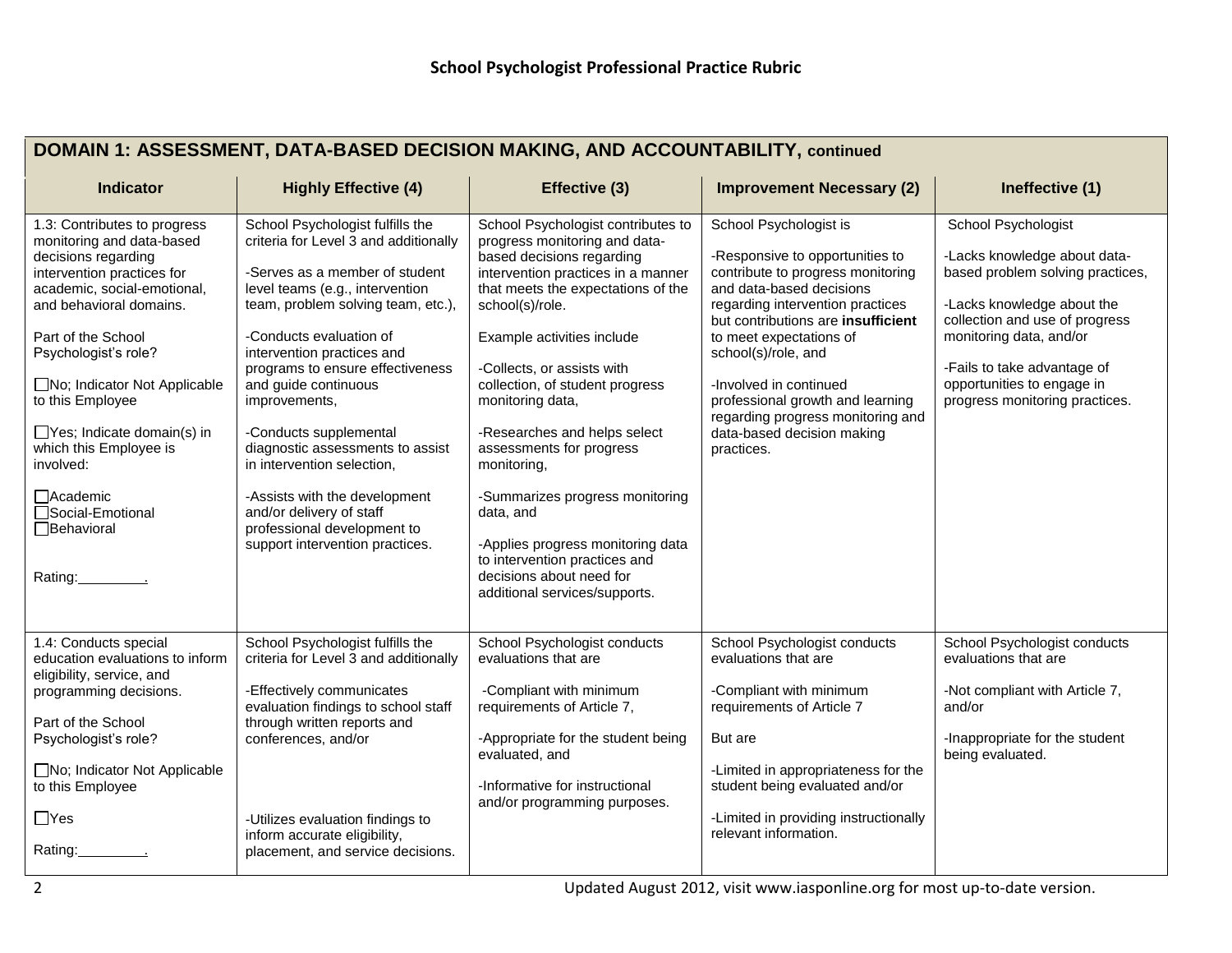# **DOMAIN 1: ASSESSMENT, DATA-BASED DECISION MAKING, AND ACCOUNTABILITY, continued**

| <b>Indicator</b>                                                                           | <b>Highly Effective (4)</b>                                                                                                                                                                                                                                                                                                       | Effective (3)                                                                                                                                                                                                                                                                                                                  | <b>Improvement Necessary (2)</b>                                                                                                                                                                                                                                                        | Ineffective (1)                                                                                                                                                                                                                                                                       |
|--------------------------------------------------------------------------------------------|-----------------------------------------------------------------------------------------------------------------------------------------------------------------------------------------------------------------------------------------------------------------------------------------------------------------------------------|--------------------------------------------------------------------------------------------------------------------------------------------------------------------------------------------------------------------------------------------------------------------------------------------------------------------------------|-----------------------------------------------------------------------------------------------------------------------------------------------------------------------------------------------------------------------------------------------------------------------------------------|---------------------------------------------------------------------------------------------------------------------------------------------------------------------------------------------------------------------------------------------------------------------------------------|
| 1.5: Completes evaluations in<br>a timely manner.<br>Rating: The Rating:                   | Completed all in a timely manner                                                                                                                                                                                                                                                                                                  | Few evaluations completed after<br>compliance due dates for reasons<br>outside the school psychologist's<br>control                                                                                                                                                                                                            | Few evaluations completed after<br>compliance due dates for reasons<br>within the school psychologist's<br>control                                                                                                                                                                      | Multiple evaluations completed<br>past the compliance due dates                                                                                                                                                                                                                       |
| 1.6: Utilizes technology as part<br>of data-based decision making<br>practices.<br>Rating: | School Psychologist fulfills the<br>criteria for Level 3 and additionally<br>-Utilizes technological tools and<br>programs in innovative ways to<br>meet the needs of school(s)<br>and/or enhance job performance,<br>-Provides mentoring and coaching<br>to colleagues regarding the use of<br>technological tools and programs, | School Psychologist utilizes<br>technology to meet the<br>expectations of role and<br>responsibilities.<br>Example activities include using<br>technological tools to<br>-collect assessment data, when<br>appropriate,<br>-score data.<br>-summarize data,<br>-graph data, and/or<br>-share data and findings with<br>others. | School Psychologist is<br>-Involved in continued<br>professional growth and learning<br>regarding the use of technological<br>tools and programs, and/or<br>-Knowledge and skill with<br>technological tools and programs<br>is insufficient to meet<br>expectations of role/school(s). | School Psychologist<br>-Lacks knowledge about the use<br>of technological tools and<br>programs,<br>-Lacks the skills needed to use<br>technological tools and programs,<br>and/or<br>-Fails to engage in professional<br>growth and learning to gain<br>needed knowledge and skills. |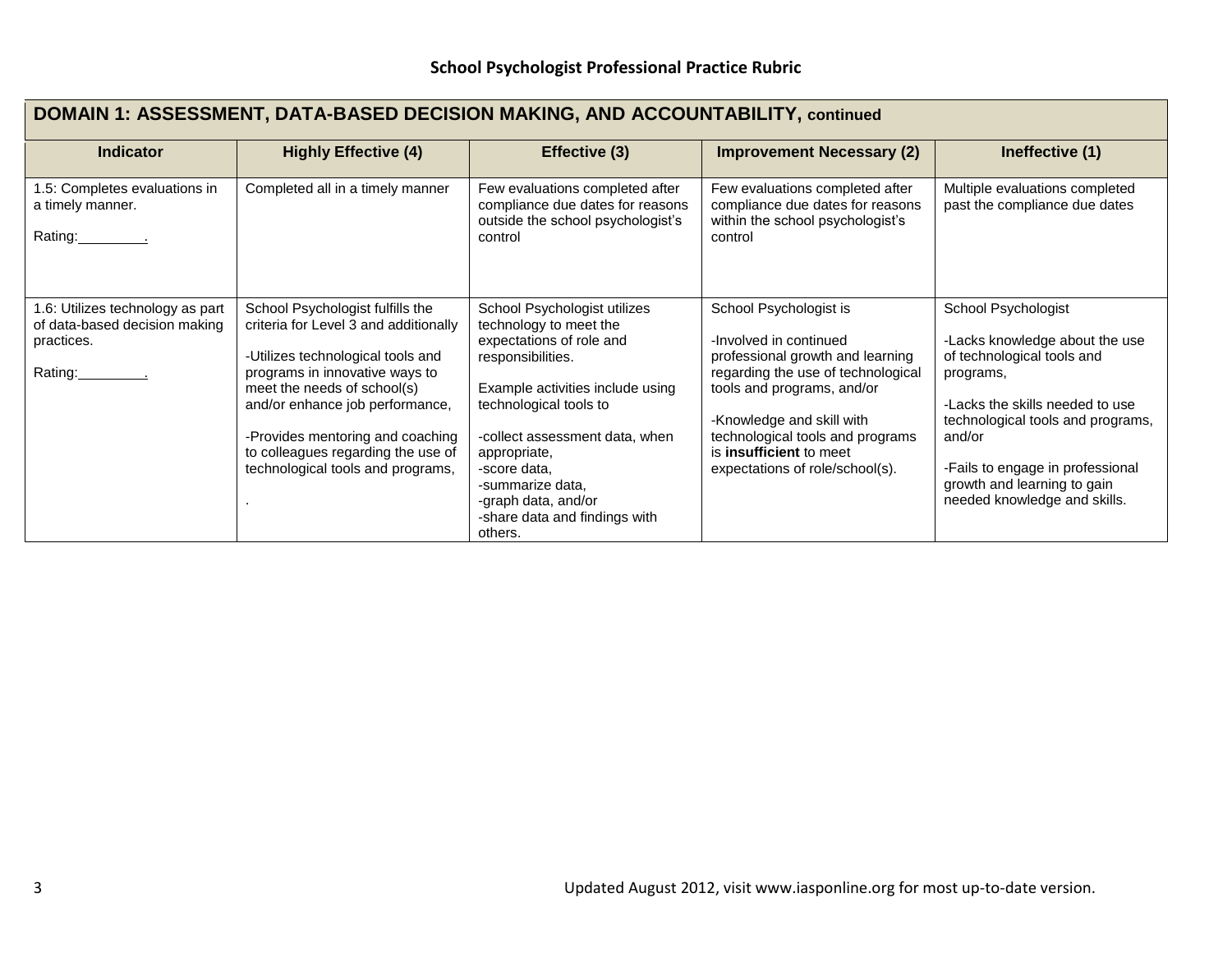## **DOMAIN 2: INTERVENTIONS AND INSTRUCTIONAL SUPPORT TO DEVELOP ACADEMIC, SOCIAL, AND LIFE SKILLS**

School psychologists utilize their knowledge of intervention and instructional support, mental health, prevention, and response to assist with the development and delivery of services to students to improve learning and student outcomes.

| <b>Indicator</b>                                                                                                                                                                                                                                     | <b>Highly Effective (4)</b>                                                                                                                                                                                                                                                                                                              | Effective (3)                                                                                                                                                                                                                                                                                                                          | <b>Improvement Necessary (2)</b>                                                                                                                                                                                                                                                                                 | Ineffective (1)                                                                                                                                                                                                                                                                      |
|------------------------------------------------------------------------------------------------------------------------------------------------------------------------------------------------------------------------------------------------------|------------------------------------------------------------------------------------------------------------------------------------------------------------------------------------------------------------------------------------------------------------------------------------------------------------------------------------------|----------------------------------------------------------------------------------------------------------------------------------------------------------------------------------------------------------------------------------------------------------------------------------------------------------------------------------------|------------------------------------------------------------------------------------------------------------------------------------------------------------------------------------------------------------------------------------------------------------------------------------------------------------------|--------------------------------------------------------------------------------------------------------------------------------------------------------------------------------------------------------------------------------------------------------------------------------------|
| 2.1: Contributes to school-wide<br>curricular and instructional<br>practices for academic, social-<br>emotional, and behavioral<br>domains.<br>Part of the School<br>Psychologist's role?<br>□No; Indicator Not Applicable<br>to this Employee       | School Psychologist fulfills the<br>criteria for Level 3 and additionally<br>-Serves as a member of school<br>building level teams (e.g., school<br>improvement team, intervention<br>team, etc.),<br>-Conducts evaluation of school-<br>wide practices and programs to<br>ensure effectiveness and guide<br>continuous improvements, or | School Psychologist contributes to<br>school-wide curricular and<br>instructional practices in a manner<br>that is consistent with the<br>expectations of the role/school(s).<br>Example activities include<br>-Researches and helps select<br>instructional strategies,<br>approaches, or programs,<br>-Assists staff in learning and | School Psychologist is<br>-Responsive to opportunities to<br>contribute to school-wide<br>curriculum and instruction<br>practices but contributions are<br>insufficient to meet expectations<br>of role/school(s), and<br>-Involved in continued<br>professional growth and learning<br>regarding curriculum and | School Psychologist<br>-Lacks knowledge about<br>curriculum and standards for<br>academic, social-emotional, and<br>behavioral domains<br>-Lacks knowledge about<br>instructional strategies and<br>approaches for academic, social-<br>emotional, and behavioral<br>domains, and/or |
| $\Box$ Yes; Indicate domain(s) in<br>which this Employee is<br>involved:<br>$\Box$ Academic<br>□Social-Emotional<br>□Behavioral<br>Rating:                                                                                                           | -Assists with the development<br>and/or delivery of staff<br>professional development to<br>support school-wide practices.                                                                                                                                                                                                               | implementing new instructional<br>strategies, approaches, or<br>programs,<br>-Assists in the collection of<br>information about implementation<br>integrity.<br>-Assists with student safety and<br>bullying activities.                                                                                                               | instruction for academic, social-<br>emotional, or behavioral domains.                                                                                                                                                                                                                                           | -Fails to take advantage of<br>opportunities to engage in<br>continued professional growth and<br>learning.                                                                                                                                                                          |
| 2.2: Contributes to intervention<br>practices for academic, social-<br>emotional, and behavioral<br>domains.<br>Part of the School<br>Psychologist's role?<br>□No; Indicator Not Applicable<br>to this Employee<br>$\Box$ Yes; Indicate domain(s) in | School Psychologist fulfills the<br>criteria for Level 3 and additionally<br>-Serves as a member of student<br>level teams (e.g., intervention<br>team, problem solving team, etc.),<br>-Conducts evaluation of<br>intervention practices and<br>programs to ensure effectiveness<br>and guide continuous<br>improvements, or            | School Psychologist contributes to<br>intervention practices in a manner<br>that meets the expectations of the<br>role/school(s).<br>Example activities include<br>- Researches and helps select<br>intervention strategies and<br>approaches for school(s),<br>-Helps develop intervention plans                                      | School Psychologist is<br>-Responsive to opportunities to<br>contribute to intervention practices<br>but contributions are <b>insufficient</b><br>to meet expectations of<br>school(s)/role, and<br>-Involved in continued<br>professional growth and learning<br>regarding intervention practices.              | <b>School Psychologist</b><br>-Lacks knowledge about<br>intervention strategies and<br>practices,<br>- Fails to take advantage of<br>opportunities to engage in<br>continued professional growth and<br>learning.                                                                    |
| which this Employee is<br>involved:                                                                                                                                                                                                                  | -Assists with the development<br>and/or delivery of staff<br>professional development to                                                                                                                                                                                                                                                 | for individual students or small<br>groups of students,<br>-Applies progress monitoring data                                                                                                                                                                                                                                           |                                                                                                                                                                                                                                                                                                                  |                                                                                                                                                                                                                                                                                      |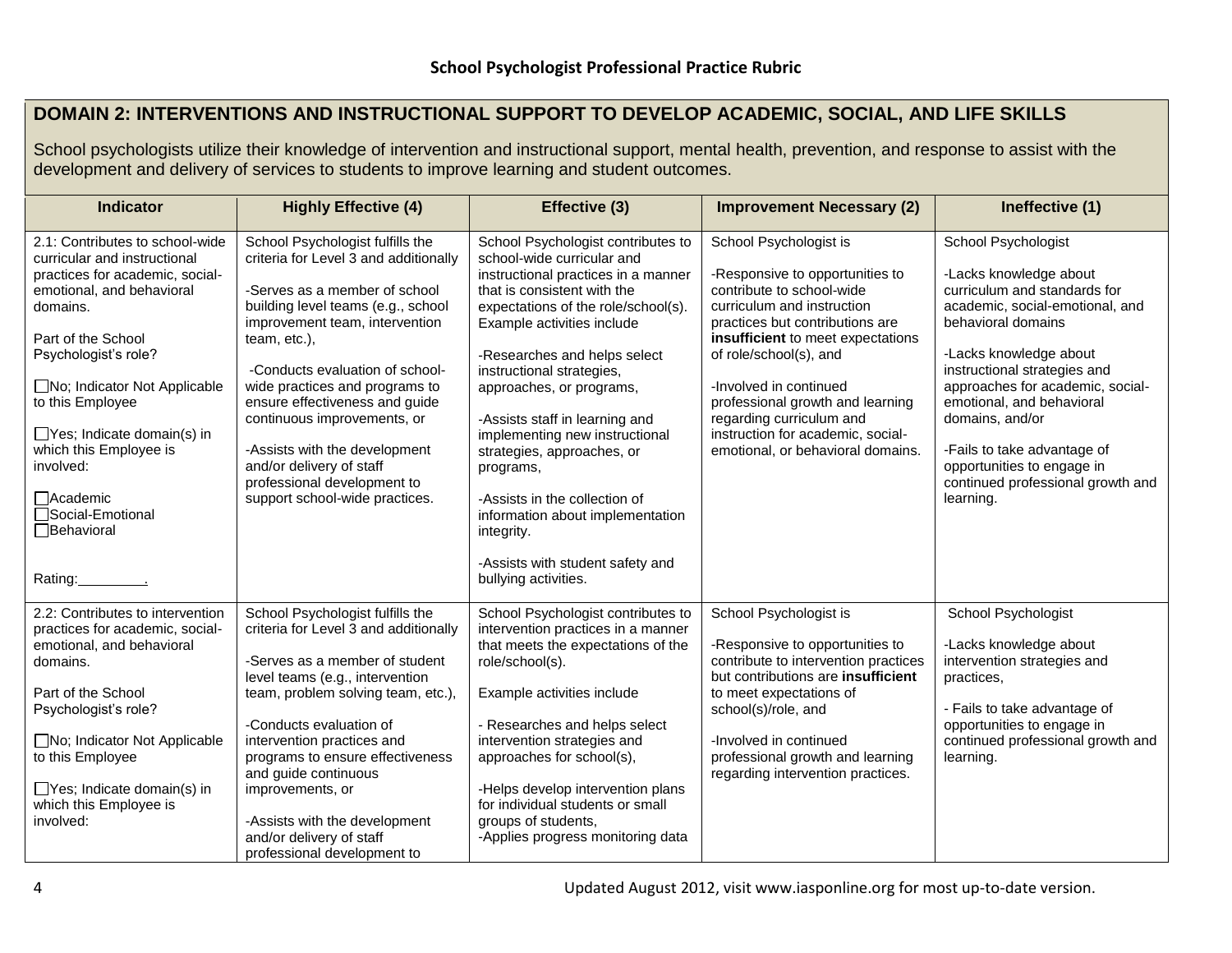|                                                                                                                                                                                                   |                                                                                                                                                                                                                                                                                                                                                                                                                                                                                 |                                                                                                                                                                                                                                                                                                                                                                                                                                          | 0. 7107192.11110, 0001112, 71119 211 2 0111                                                                                                                                                                                                                                                                                      |                                                                                                                                                                                                                |
|---------------------------------------------------------------------------------------------------------------------------------------------------------------------------------------------------|---------------------------------------------------------------------------------------------------------------------------------------------------------------------------------------------------------------------------------------------------------------------------------------------------------------------------------------------------------------------------------------------------------------------------------------------------------------------------------|------------------------------------------------------------------------------------------------------------------------------------------------------------------------------------------------------------------------------------------------------------------------------------------------------------------------------------------------------------------------------------------------------------------------------------------|----------------------------------------------------------------------------------------------------------------------------------------------------------------------------------------------------------------------------------------------------------------------------------------------------------------------------------|----------------------------------------------------------------------------------------------------------------------------------------------------------------------------------------------------------------|
| Indicator                                                                                                                                                                                         | <b>Highly Effective (4)</b>                                                                                                                                                                                                                                                                                                                                                                                                                                                     | Effective (3)                                                                                                                                                                                                                                                                                                                                                                                                                            | <b>Improvement Necessary (2)</b>                                                                                                                                                                                                                                                                                                 | Ineffective (1)                                                                                                                                                                                                |
| □ Academic<br>□Social-Emotional<br><b>□Behavioral</b><br>Rating:                                                                                                                                  | support intervention practices.                                                                                                                                                                                                                                                                                                                                                                                                                                                 | to intervention practices and<br>decisions about need for<br>additional services/supports.<br>-Assists staff in learning and<br>implementing new intervention<br>strategies, approaches, or<br>programs,<br>-Provides intervention services to<br>individual students or small<br>groups, or<br>-Assists in the collection of<br>information about implementation<br>integrity.                                                          |                                                                                                                                                                                                                                                                                                                                  |                                                                                                                                                                                                                |
| 2.3: Contributes to crisis<br>response and intervention<br>practices.<br>Part of the School<br>Psychologist's role?<br>□No; Indicator Not Applicable<br>to this Employee<br>$\Box$ Yes<br>Rating: | School Psychologist fulfills the<br>criteria for Level 3 and additionally<br>-Conducts evaluation of crisis<br>response and intervention<br>practices to assess effectiveness<br>and guide continuous<br>improvements, or<br>-Assists with the development<br>and/or delivery of staff<br>professional development on crisis<br>response and intervention.<br>-Collaborates with community<br>agencies to provide coordinated<br>response and services to crisis<br>situations. | School Psychologist contributes to<br>crisis response and intervention<br>practices in a manner that meets<br>the expectations of the<br>role/school(s).<br>Example activities include<br>- Assists in the development of<br>crisis response and intervention<br>plans,<br>-Participates in school-wide crisis<br>response and intervention training,<br>-Provides crisis intervention<br>services to students, staff, and<br>community. | School Psychologist is<br>-Responsive to opportunities to<br>contribute to crisis response and<br>intervention practices but<br>contributions are insufficient to<br>meet expectations of<br>school(s)/role, and<br>-Involved in continued<br>professional growth and learning<br>regarding crisis response and<br>intervention. | School Psychologist<br>-Lacks knowledge about crisis<br>response and intervention<br>practices.<br>- Fails to take advantage of<br>opportunities to engage in<br>continued professional growth and<br>learning |

# **DOMAIN 2: INTERVENTIONS AND INSTRUCTIONAL SUPPORT TO DEVELOP ACADEMIC, SOCIAL, AND LIFE SKILLS, continued**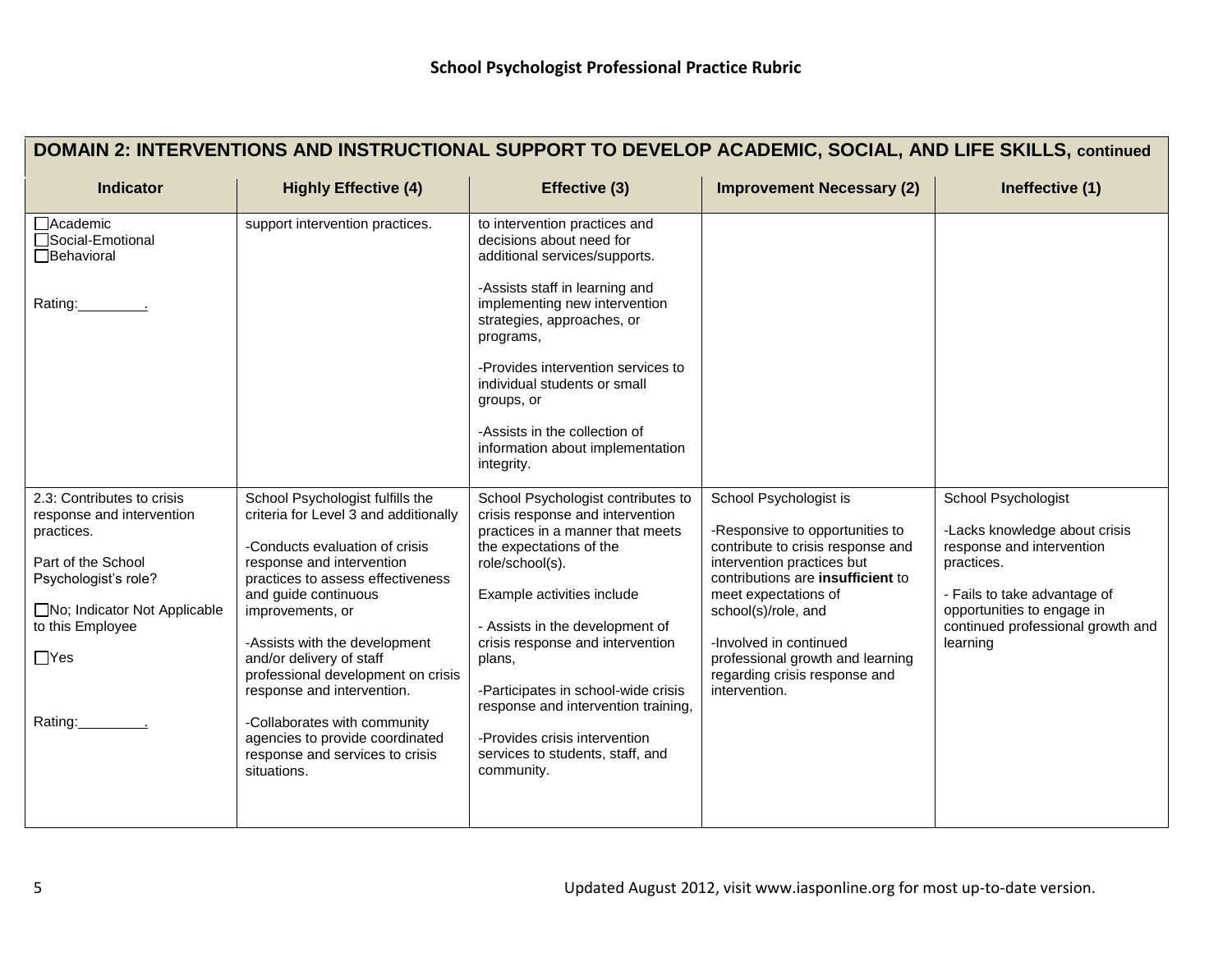# **DOMAIN 2: INTERVENTIONS AND INSTRUCTIONAL SUPPORT TO DEVELOP ACADEMIC, SOCIAL, AND LIFE SKILLS, continued**

| <b>Indicator</b>                                                                                                                                                   | <b>Highly Effective (4)</b>                                                                                                                                                                                                                                                                                                                                                                                                                                                                                                             | Effective (3)                                                                                                                                                                                                                                                             | <b>Improvement Necessary (2)</b>                                                                                                                                                                                                                                                                                  | Ineffective (1)                                                                                                                                                                                                                                                                                                                                                                   |
|--------------------------------------------------------------------------------------------------------------------------------------------------------------------|-----------------------------------------------------------------------------------------------------------------------------------------------------------------------------------------------------------------------------------------------------------------------------------------------------------------------------------------------------------------------------------------------------------------------------------------------------------------------------------------------------------------------------------------|---------------------------------------------------------------------------------------------------------------------------------------------------------------------------------------------------------------------------------------------------------------------------|-------------------------------------------------------------------------------------------------------------------------------------------------------------------------------------------------------------------------------------------------------------------------------------------------------------------|-----------------------------------------------------------------------------------------------------------------------------------------------------------------------------------------------------------------------------------------------------------------------------------------------------------------------------------------------------------------------------------|
| 2.4: Utilizes information<br>about student background<br>and characteristics to inform<br>instruction, intervention, and<br>service delivery decisions.<br>Rating: | School Psychologist fulfills the<br>criteria for Level 3 and additionally<br>-Assists with the development<br>and/or delivery of staff professional<br>development on student diversity.<br>-Provides mentoring and coaching<br>to colleagues regarding issues of<br>diversity and student learning,<br>-Applies knowledge in innovative<br>ways to assist students, schools,<br>and/or corporation. For example,<br>addressing issues of<br>disproportionality in special<br>education identification or<br>suspension/expulsion data. | School Psychologist<br>-Demonstrates an understanding<br>of the influence of diversity factors<br>through recommended strategies,<br>interventions, and/or programming,<br>and<br>-Knowledge and skills meet the<br>expectations of the role and<br>school(s) population. | School Psychologist<br>-Is involved in continued<br>professional growth regarding<br>student diversity and academic,<br>social-emotional, and behavioral<br>outcomes<br>But practices<br>-Demonstrate limited application of<br>this knowledge to instructional<br>practices and programming/service<br>delivery. | School Psychologist<br>-Lacks an understanding of the<br>influence of factors such as<br>culture, linguistic, socioeconomic<br>status, gender or gender identity,<br>national origin, religion, disability,<br>health status on student learning<br>and behavior.<br>- Fails to take advantage of<br>opportunities to engage in<br>continued professional growth and<br>learning. |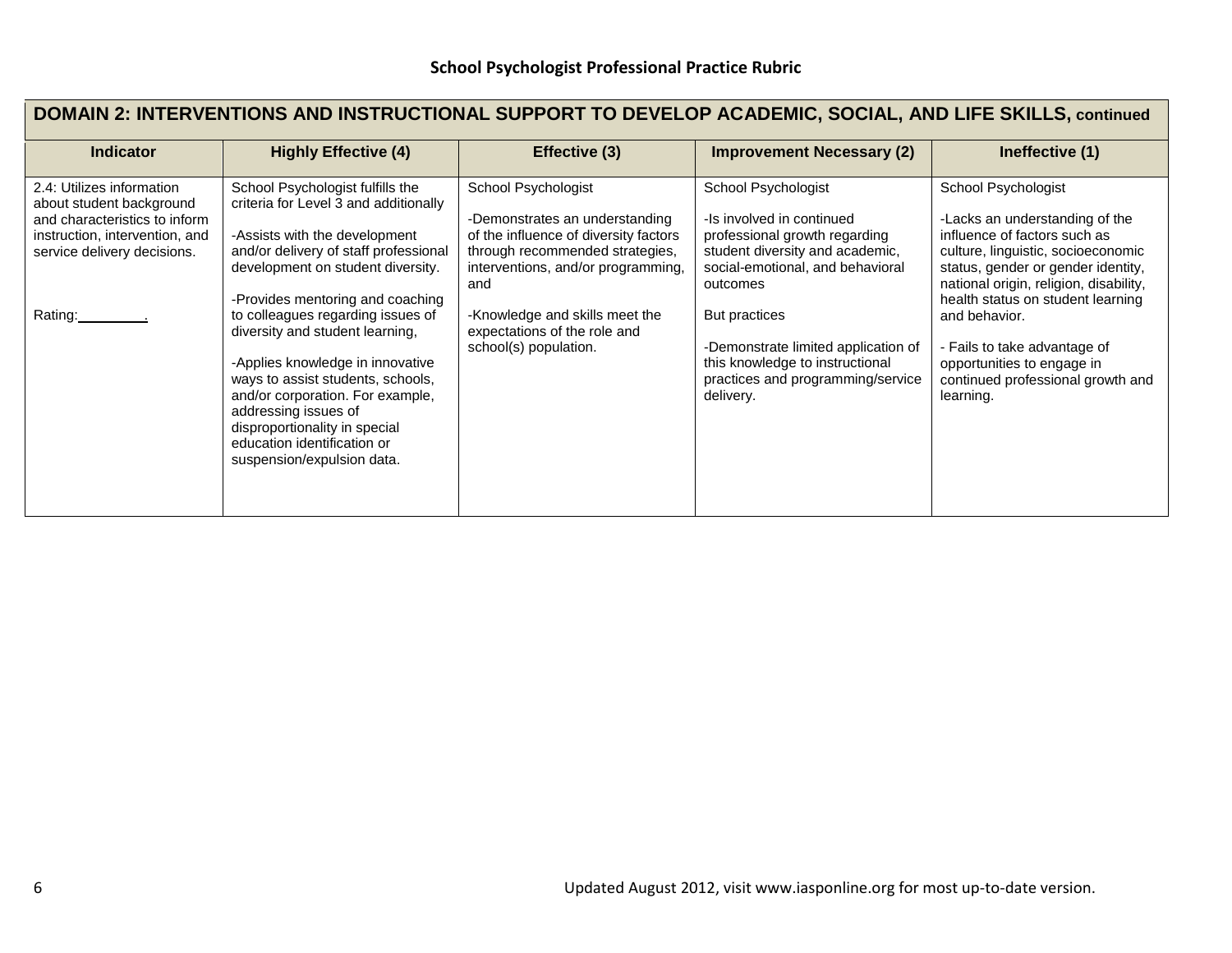# **DOMAIN 3: CONSULTATION AND COLLABORATION**

School psychologists utilize their knowledge of school-wide practices to promote learning as well as consultation and collaboration to assist staff in creating and maintaining effective learning environments.

| <b>Indicator</b>                                                                   | <b>Highly Effective (4)</b>                                                                                                                                                                                                                                                                                                                                                                                                                                                 | Effective (3)                                                                                                                                                                                                                                                                                                                                                                                                                                                                                                                                                                                                                                                             | <b>Improvement Necessary (2)</b>                                                                                                                                                                                                                                               | Ineffective (1)                                                                                                                                                                                                                               |
|------------------------------------------------------------------------------------|-----------------------------------------------------------------------------------------------------------------------------------------------------------------------------------------------------------------------------------------------------------------------------------------------------------------------------------------------------------------------------------------------------------------------------------------------------------------------------|---------------------------------------------------------------------------------------------------------------------------------------------------------------------------------------------------------------------------------------------------------------------------------------------------------------------------------------------------------------------------------------------------------------------------------------------------------------------------------------------------------------------------------------------------------------------------------------------------------------------------------------------------------------------------|--------------------------------------------------------------------------------------------------------------------------------------------------------------------------------------------------------------------------------------------------------------------------------|-----------------------------------------------------------------------------------------------------------------------------------------------------------------------------------------------------------------------------------------------|
| 3.1: Engages in consultation<br>and collaboration with school<br>staff.<br>Rating: | School Psychologist fulfills the<br>criteria for Level 3 and additionally<br>-Assists with the development<br>and/or delivery of staff professional<br>development on collaboration and<br>consultation.<br>-Provides mentoring and coaching<br>to colleagues regarding<br>consultation strategies.<br>-Applies knowledge in innovative<br>ways to assist students, schools,<br>and/or corporation. For example,<br>designing a process for<br>collaborative team meetings. | School Psychologist effectively<br>engages in consultation and<br>collaboration with school staff in a<br>manner that meets the<br>expectations of the role/school(s).<br>Example activities include<br>- Assists teachers with identifying<br>concerns to target through<br>intervention practices,<br>-Supports teachers with<br>intervention implementation<br>through coaching, providing<br>feedback, modeling, etc.,<br>-Works well with others as part of a<br>team (e.g., intervention team,<br>problem solving team,<br>multidisciplinary team, case<br>conference committee) and/or<br>-Utilizes facilitation and conflict<br>resolution skills and strategies. | School Psychologist<br>-Is involved in continued<br>professional growth regarding<br>consultation and collaboration<br>strategies,<br>However individual's practices<br>-Demonstrate limited application of<br>knowledge and skills to expected<br>roles and responsibilities. | <b>School Psychologist</b><br>-Lacks knowledge and skills about<br>effective consultation strategies<br>and practices, and/or<br>- Fails to take advantage of<br>opportunities to engage in<br>continued professional growth and<br>learning. |
| 3.2: Engages in consultation<br>and collaboration with<br>parents and families.    | School Psychologist fulfills the<br>criteria for Level 3 and additionally<br>-Assists with the development<br>and/or delivery of staff professional<br>development on collaboration and<br>consultation.<br>-Provides mentoring and coaching<br>to colleagues regarding<br>consultation strategies.                                                                                                                                                                         | School Psychologist effectively<br>engages in consultation and<br>collaboration with parents and<br>families in a manner that meets the<br>expectations of the role/school(s).<br>Example activities include<br>- Discusses parent concerns and<br>provides suggestions for strategies<br>to use at home.<br>-Clearly explains assessment data<br>and intervention strategies,                                                                                                                                                                                                                                                                                            | School Psychologist<br>-Is involved in continued<br>professional growth regarding<br>consultation and collaboration<br>strategies,<br>However individual's practices do<br>not<br>-Demonstrate application of this<br>knowledge to expected roles and<br>responsibilities      | School Psychologist<br>-Lacks knowledge about effective<br>consultation strategies and<br>practices, and/or<br>- Fails to take advantage of<br>opportunities to engage in<br>continued professional growth and<br>learning.                   |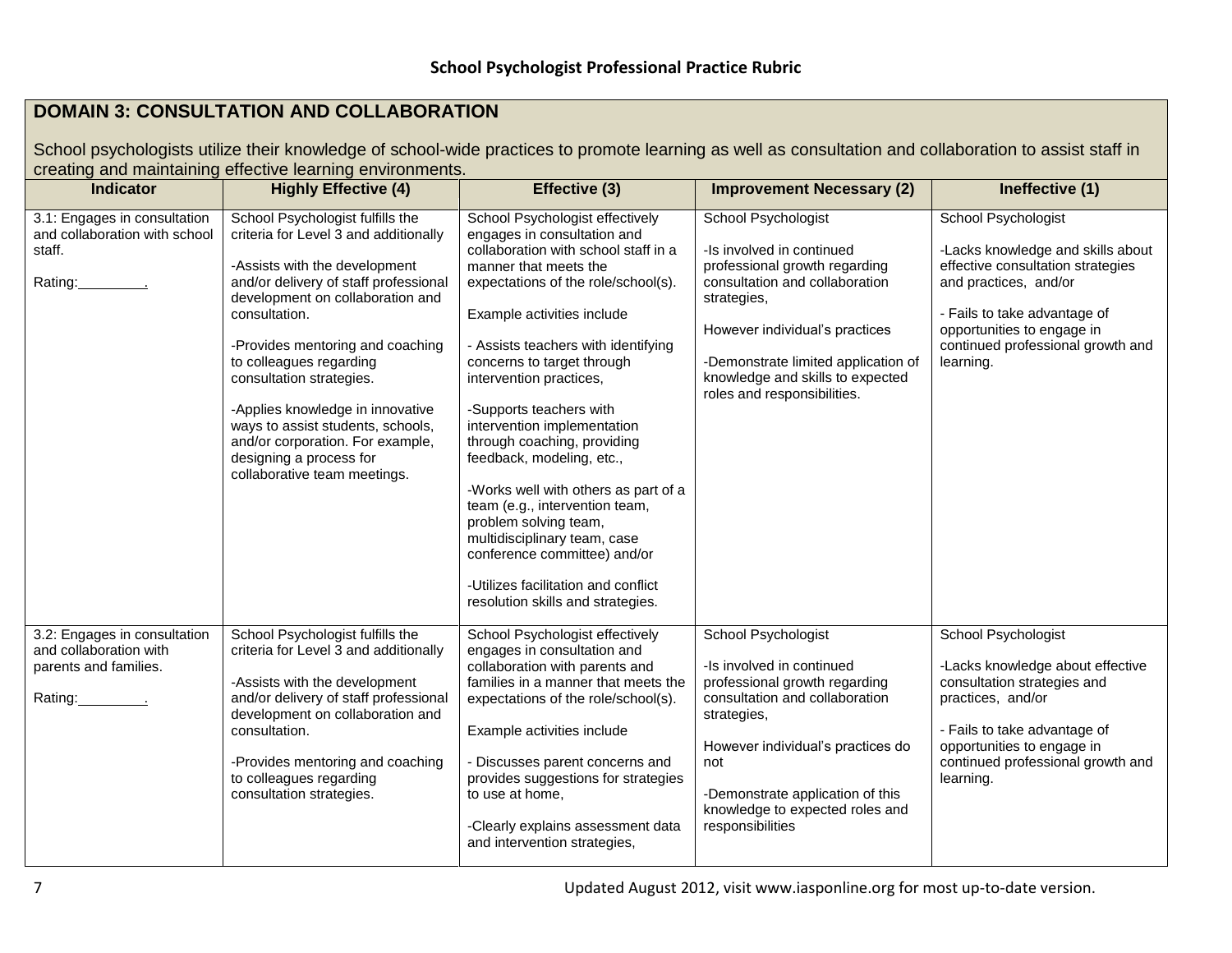| <b>DOMAIN 3: CONSULTATION AND COLLABORATION, continued</b>                |                                                                                                                                                                                                                                                                                                                                                                                                                                                       |                                                                                                                                                                                                                                                                                                                                                                                                                                                                                                                          |                                                                                                                                                                                                                                                    |                                                                                                                                                                                                      |
|---------------------------------------------------------------------------|-------------------------------------------------------------------------------------------------------------------------------------------------------------------------------------------------------------------------------------------------------------------------------------------------------------------------------------------------------------------------------------------------------------------------------------------------------|--------------------------------------------------------------------------------------------------------------------------------------------------------------------------------------------------------------------------------------------------------------------------------------------------------------------------------------------------------------------------------------------------------------------------------------------------------------------------------------------------------------------------|----------------------------------------------------------------------------------------------------------------------------------------------------------------------------------------------------------------------------------------------------|------------------------------------------------------------------------------------------------------------------------------------------------------------------------------------------------------|
| <b>Indicator</b>                                                          | <b>Highly Effective (4)</b>                                                                                                                                                                                                                                                                                                                                                                                                                           | Effective (3)                                                                                                                                                                                                                                                                                                                                                                                                                                                                                                            | <b>Improvement Necessary (2)</b>                                                                                                                                                                                                                   | Ineffective (1)                                                                                                                                                                                      |
| 3.3: Engages in consultation                                              | -Applies knowledge in innovative<br>ways to assist students and<br>families.<br>- Conducts and/or assists with<br>parent education sessions and<br>trainings<br>School Psychologist fulfills the                                                                                                                                                                                                                                                      | -Explains school procedures for<br>services such as special<br>education, intervention, etc.<br>-Clearly explains evaluation<br>findings following special education<br>evaluation, and<br>-Answers questions clearly and<br>comprehensively.<br>School Psychologist effectively                                                                                                                                                                                                                                         | School Psychologist                                                                                                                                                                                                                                | School Psychologist                                                                                                                                                                                  |
| and collaboration with<br>community agencies and<br>providers.<br>Rating: | criteria for Level 3 and additionally<br>-Assists with the development<br>and/or delivery of staff professional<br>development on collaboration and<br>consultation.<br>-Provides mentoring and coaching<br>to colleagues regarding<br>consultation strategies.<br>-Applies knowledge in innovative<br>ways to assist students, families,<br>schools, and community,<br>-Conducts professional<br>development for community<br>agencies and providers | engages in consultation and<br>collaboration with community<br>agencies in a manner that meets<br>the expectations of the<br>role/school(s).<br>Example activities include<br>-Contacts community providers to<br>obtain information needed for<br>instructional programming,<br>-Clearly explains school<br>procedures for services and<br>practices,<br>-Refers students and families to<br>community providers for needed<br>services.<br>-Communicates with community<br>providers in a clear and ethical<br>manner. | -Is involved in continued<br>professional growth regarding<br>consultation and collaboration<br>strategies,<br>However individual's practices do<br>not<br>-Demonstrate application of this<br>knowledge to expected roles and<br>responsibilities | -Lacks knowledge about effective<br>consultation strategies and<br>practices, and/or<br>- Fails to take advantage of<br>opportunities to engage in<br>continued professional growth and<br>learning. |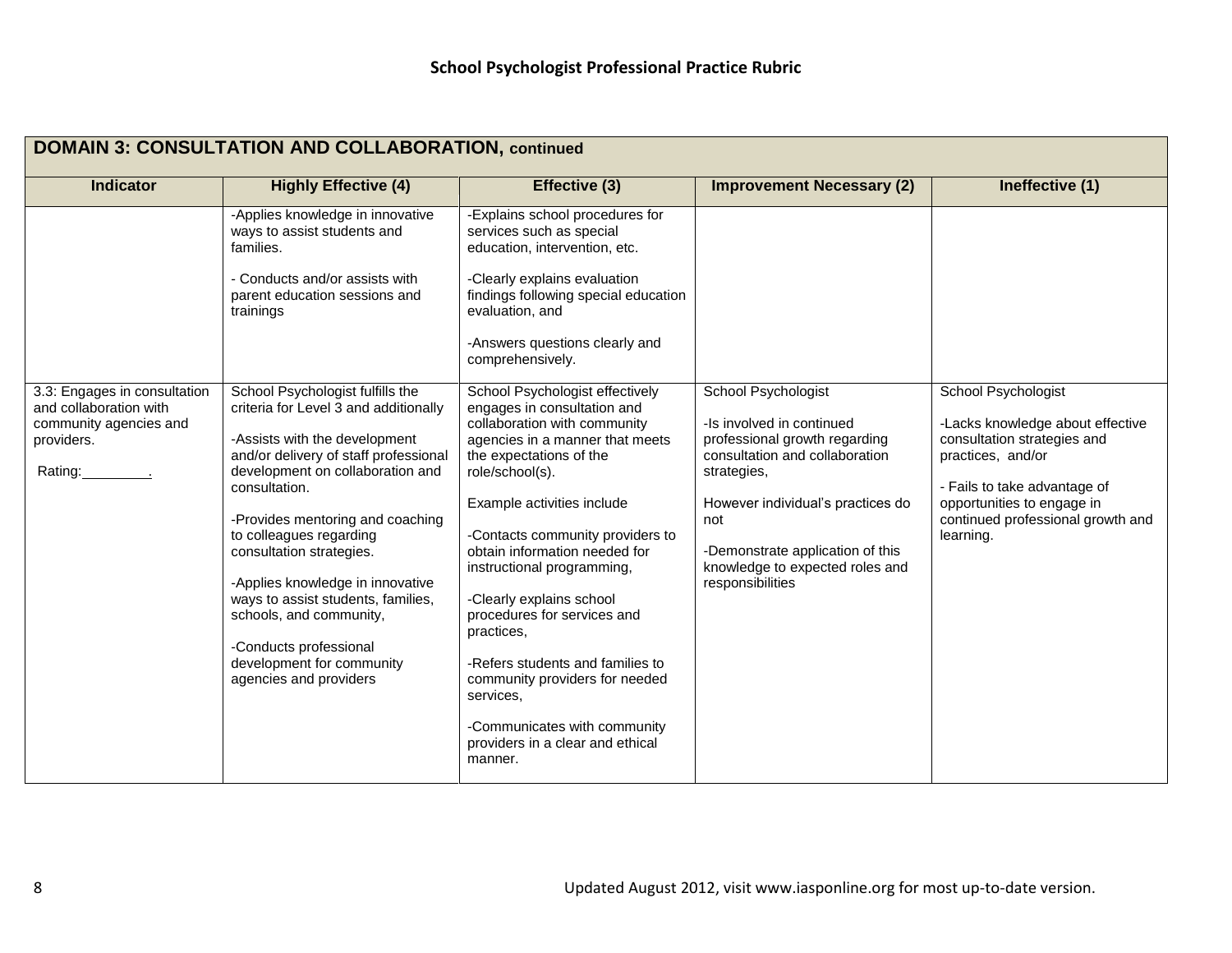# **Domain 4: LEADERSHIP**

School psychologists develop and sustain professional involvement and leadership to ensure the continued learning and effective school psychological services to schools, families, and students.

| <b>Indicator</b>                                                                                                     | <b>Highly Effective (4)</b>                                                                                                                                                                                                                                                                                                                                             | Effective (3)                                                                                                                                                                                                                                                                                                                                                                                       | <b>Improvement Necessary (2)</b>                                                                                                                                                                                                                                                                               | Ineffective (1)                                                                                                                                                                                                                                                                                                                              |
|----------------------------------------------------------------------------------------------------------------------|-------------------------------------------------------------------------------------------------------------------------------------------------------------------------------------------------------------------------------------------------------------------------------------------------------------------------------------------------------------------------|-----------------------------------------------------------------------------------------------------------------------------------------------------------------------------------------------------------------------------------------------------------------------------------------------------------------------------------------------------------------------------------------------------|----------------------------------------------------------------------------------------------------------------------------------------------------------------------------------------------------------------------------------------------------------------------------------------------------------------|----------------------------------------------------------------------------------------------------------------------------------------------------------------------------------------------------------------------------------------------------------------------------------------------------------------------------------------------|
| 4.1: Seeks professional<br>growth and learning<br>opportunities to advance<br>own knowledge and skill<br>Rating: 1.1 | School Psychologist fulfills the<br>criteria for Level 3 and additionally<br>-Reflects critically on own skills and<br>identifies professional learning<br>needs,<br>-Shares newly learned knowledge<br>and practices with colleagues and<br>school staff,<br>-Seeks opportunities to provide<br>professional learning sessions for<br>colleagues and school staff, and | School Psychologist<br>-Responds well to constructive<br>feedback,<br>-Utilizes feedback to identify areas<br>for professional growth,<br>-Initiates attendance at optional<br>professional learning events,<br>-Engages in professional reading<br>of current research and practice,<br>-Demonstrates application of<br>knowledge/skills addressed in<br>attended professional learning<br>events. | School Psychologist<br>-Attends mandatory professional<br>learning events<br>But does not<br>-Respond to constructive<br>feedback,<br>-Demonstrate application of<br>knowledge/skill addressed in<br>professional learning events, or<br>-Initiate attendance at optional<br>professional learning events.     | School Psychologist<br>-Fails to seek or take advantage of<br>opportunities to engage in<br>professional learning, and/or<br>-Fails to respond to feedback from<br>supervisor(s) regarding the need<br>for professional learning.                                                                                                            |
| 4.2: Contributes to School<br>and/or Profession of School<br>Psychology<br>Rating:                                   | School Psychologist fulfills the<br>criteria for Level 3 and additionally<br>-Assumes leadership positions in<br>professional organizations or<br>school or district committees,<br>-Mentors school psychology<br>practicum students and interns.                                                                                                                       | School Psychologist<br>-Contributes ideas and expertise to<br>improve the functioning of the<br>school, district, or cooperative,<br>-Participates in activities focused<br>on improving the procedures and<br>practices of the school, district, or<br>cooperative,<br>-Maintains membership in<br>professional organizations and<br>participates in sponsored activities.                         | <b>School Psychologist</b><br>-Responds to direct requests for<br>involvement in activities outside<br>the typical school day or<br>professional advancement<br>activities (e.g., team retreats,<br>development of new procedures,<br>$etc.$ )<br>But does not<br>-Initiate involvement in such<br>activities. | School Psychologist<br>-Rarely or never contributes ideas<br>to improve school, district, or<br>cooperative efforts,<br>-Rarely participates in activities<br>that occur outside the typical<br>school day hours,<br>-Little or no involvement in<br>activities designed to advance the<br>professional practice of school<br>psychologists. |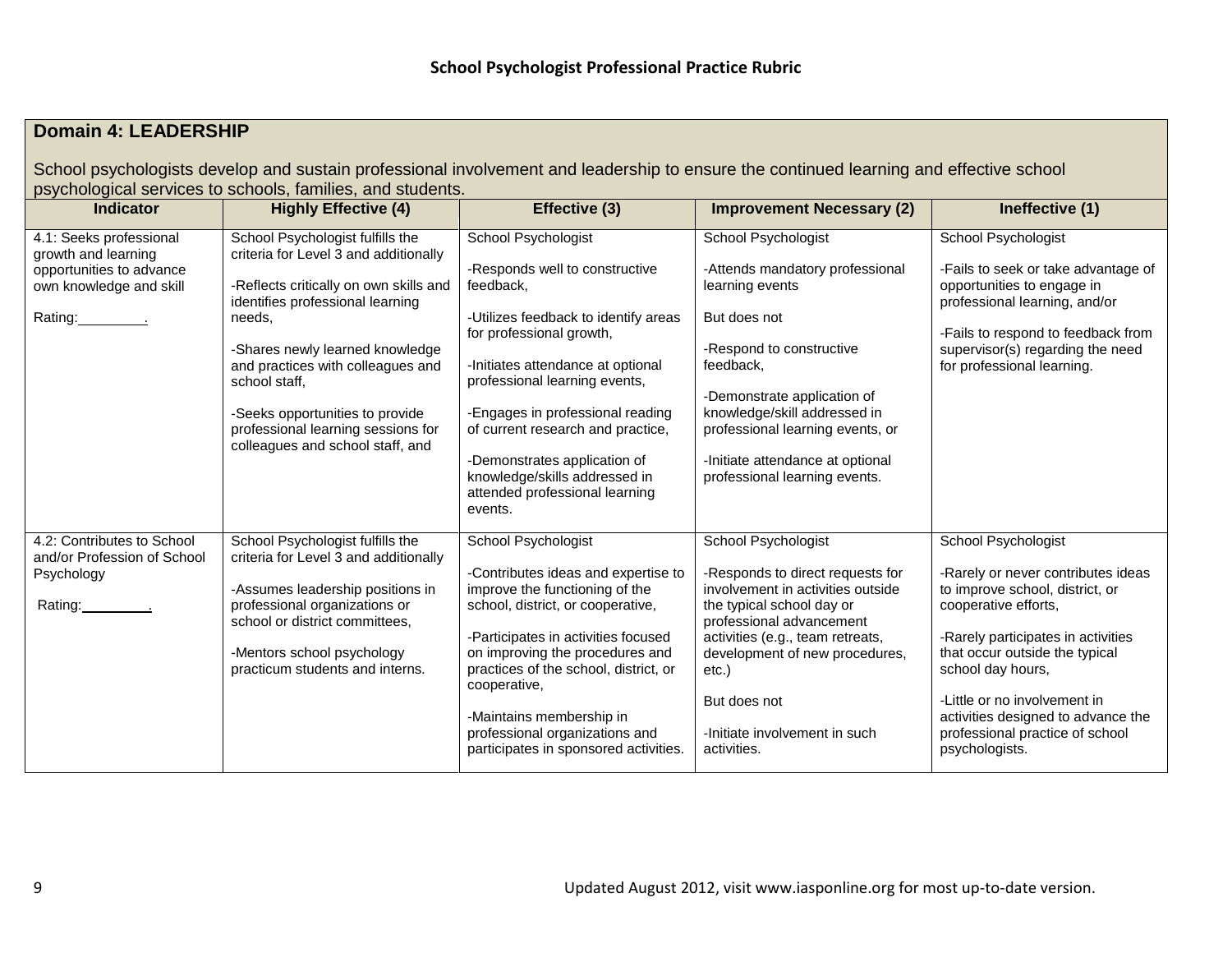| <b>Domain 4: LEADERSHIP, continued</b>       |                                                                           |                                                                |                                     |                                                                         |  |
|----------------------------------------------|---------------------------------------------------------------------------|----------------------------------------------------------------|-------------------------------------|-------------------------------------------------------------------------|--|
| <b>Indicator</b>                             | <b>Highly Effective (4)</b>                                               | Effective (3)                                                  | <b>Improvement Necessary (2)</b>    | Ineffective (1)                                                         |  |
| 4.3: Advocates for student<br><b>SUCCESS</b> | School Psychologist fulfills the<br>criteria for Level 3 and additionally | School Psychologist                                            | School Psychologist                 | School Psychologist                                                     |  |
|                                              |                                                                           | -Demonstrates a concern for                                    | -Demonstrates a concern about       | -Demonstrates limited commitment                                        |  |
| Rating:                                      | -Provides support and mentoring to<br>colleagues who are less likely to   | student learning and outcomes by<br>advocating for a change in | student failure or lack of progress | to the growth and learning of<br>students.                              |  |
|                                              | advocate on the behalf of students,                                       | instruction and services when                                  | But does not                        |                                                                         |  |
|                                              |                                                                           | needed,                                                        | -Advocate for student needs.        | -Accepts student failure and lack of                                    |  |
|                                              | -Seeks systems level changes that<br>will benefit all students and        | -Advocates in a respectful and                                 |                                     | growth and doesn't advocate for a<br>change in instruction or services. |  |
|                                              | families.                                                                 | effective manner                                               |                                     |                                                                         |  |

## **DOMAIN 5: CORE PROFESSIONALISM**

School psychologists exhibit the minimum competencies expected in any employment situation. School psychologists also adhere to ethical standards, grow professionally, and participate as active stakeholders across school environments.

|     | <b>Indicator</b>                   | <b>Meets Standard (1)</b>                                                                                                                                 | Does Not Meet Standard (0)                                                                                                                                                                        |
|-----|------------------------------------|-----------------------------------------------------------------------------------------------------------------------------------------------------------|---------------------------------------------------------------------------------------------------------------------------------------------------------------------------------------------------|
| 5.1 | Attendance                         | Individual has not demonstrated a pattern of unexcused<br>absences as defined by local school policy and the relevant<br>collective bargaining agreement. | Individual demonstrates a pattern of unexcused absences<br>(those that are in violation of procedures set forth by local<br>school policy and by the relevant collective bargaining<br>agreement) |
| 5.2 | Punctuality                        | Individual has not demonstrated a pattern of unexcused late<br>arrivals, early departures for meetings, conferences, and/or<br>school hours.              | Individual has demonstrated a pattern of unexcused late<br>arrivals or early departures.                                                                                                          |
| 5.3 | Respect<br>Rating: 1.1             | Individual interacts with students, colleagues,<br>parents/families, and community members in a respectful<br>manner.                                     | Individual demonstrates a pattern of failing to interact with<br>students, colleagues, parents/families, and community<br>members in a respectful manner.                                         |
| 5.4 | Policies and Procedures<br>Rating: | Individual follows state, corporation, and school policies and<br>procedures.                                                                             | Individual demonstrates a pattern of failing to follow state,<br>corporation, and school policies and procedures.                                                                                 |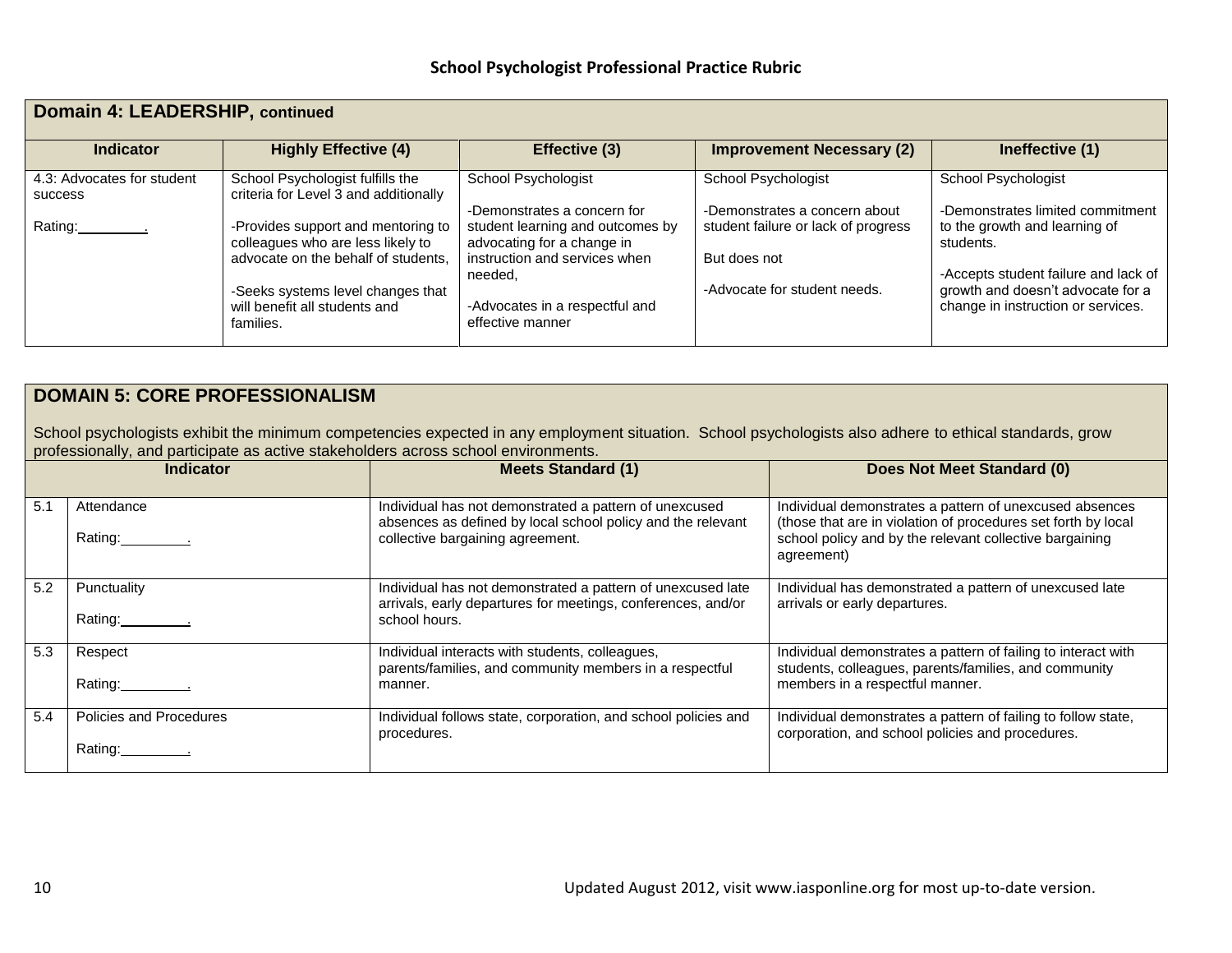## **Summary and Planning:**

| <b>Domain/Number of Possible</b><br><b>Indicators</b>                                        | <b>Possible</b><br><b>Points</b>                       | Number of<br><b>Indicators</b><br><b>Determined</b><br><b>Applicable to</b><br><b>School</b><br><b>Psychologist</b> | <b>Obtained</b><br><b>Score</b>                                                 | <b>Comments</b> |
|----------------------------------------------------------------------------------------------|--------------------------------------------------------|---------------------------------------------------------------------------------------------------------------------|---------------------------------------------------------------------------------|-----------------|
| Assessment, Data-based<br>Decision Making, and<br>Accountability/6                           | 24                                                     |                                                                                                                     |                                                                                 |                 |
| Interventions and Instructional<br>Support to Develop Academic,<br>Social, and Life Skills/4 | 16                                                     |                                                                                                                     |                                                                                 |                 |
| Consultation and Collaboration/3                                                             | $\overline{12}$                                        |                                                                                                                     |                                                                                 |                 |
| Leadership/3                                                                                 | 12                                                     |                                                                                                                     |                                                                                 |                 |
| Core Professionalism/4                                                                       | $\overline{\mathbf{4}}$                                |                                                                                                                     |                                                                                 |                 |
| Total Number of Indicators - 20                                                              | <b>Total</b><br><b>Possible</b><br><b>Points</b><br>68 | <b>Total</b><br><b>Indicators</b><br>Rated                                                                          | <b>Total Points</b><br><b>Possible for</b><br><b>Indicators</b><br><b>Rated</b> |                 |

The following percentages apply when all 20 indicators have been rated. Score range of 62-68 corresponds approximately to 90% and higher, score range of 55-61 corresponds to 80-89%, score range of 48-54 corresponds to 70-79%,and score range of 47 and below corresponds to 68% and below.